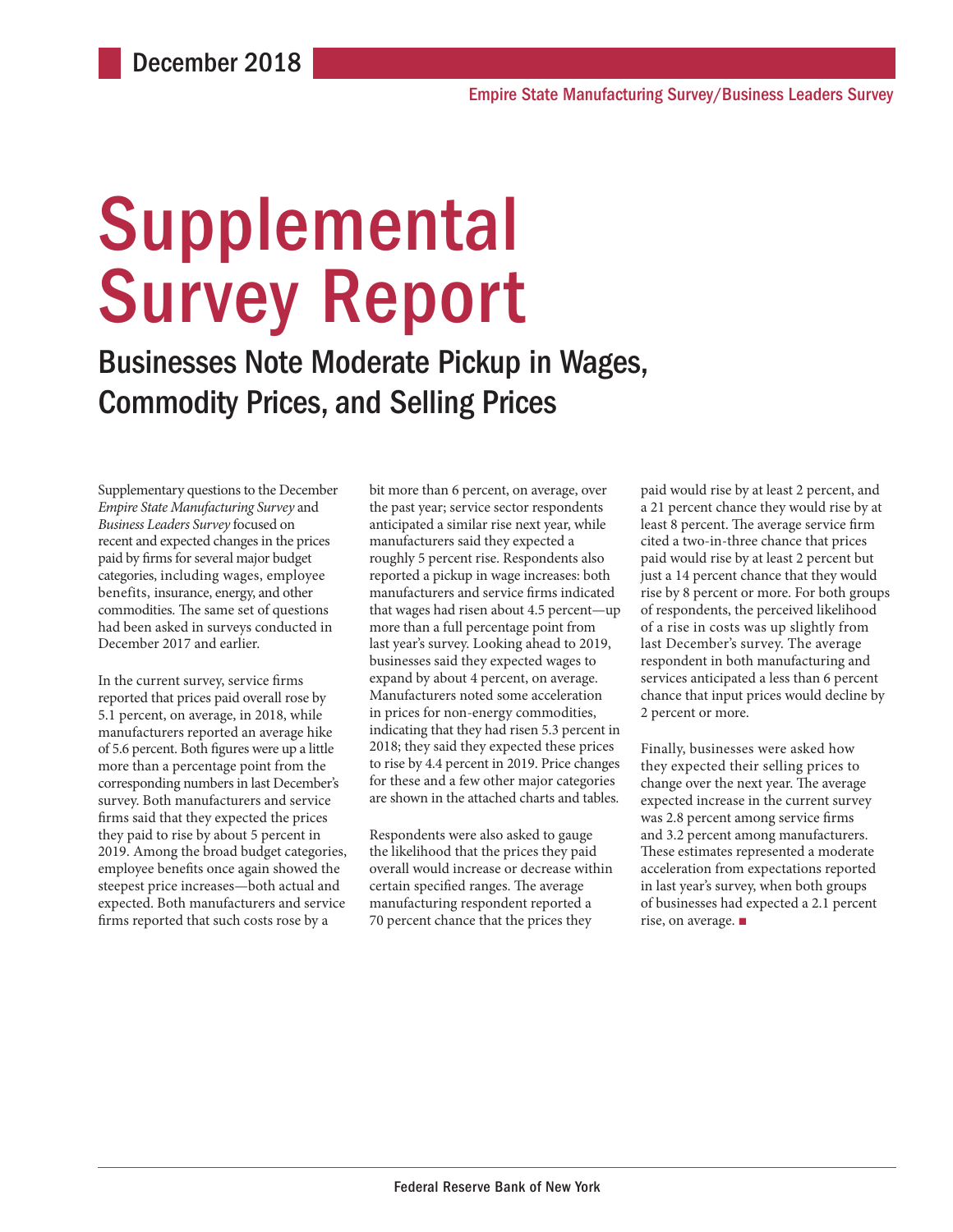# Supplemental Survey Report, continued

## QUESTION 1

**For each of the following budget categories, please indicate the approximate percentage change in the price you paid in 2018 and the expected percentage change in the price in 2019:**

|                                   | <b>Empire State Manufacturing Survey</b>          |                                                          |  | <b>Business Leaders Survey</b>                           |                                                          |  |
|-----------------------------------|---------------------------------------------------|----------------------------------------------------------|--|----------------------------------------------------------|----------------------------------------------------------|--|
|                                   | Average<br>Percentage Change<br>Reported for 2018 | Average<br><b>Percentage Change</b><br>Expected for 2019 |  | Average<br><b>Percentage Change</b><br>Reported for 2018 | Average<br><b>Percentage Change</b><br>Expected for 2019 |  |
|                                   |                                                   |                                                          |  |                                                          |                                                          |  |
| <b>Wages</b>                      | 4.5                                               | 4.2                                                      |  | 4.3                                                      | 3.9                                                      |  |
| Employee benefits                 | 6.5                                               | 5.2                                                      |  | 6.1                                                      | 6.3                                                      |  |
| Insurance (e.g., liability, fire) | 3.3                                               | 3.2                                                      |  | 3.8                                                      | 3.6                                                      |  |
| Outside services                  | 4.3                                               | 3.3                                                      |  | 2.6                                                      | 3.0                                                      |  |
| Energy                            | 2.3                                               | 2.2                                                      |  | 2.2                                                      | 2.3                                                      |  |
| Other commodities                 | 5.3                                               | 4.4                                                      |  | 2.7                                                      | 2.2                                                      |  |
| Overall                           | 5.6                                               | 5.0                                                      |  | 5.1                                                      | 4.9                                                      |  |

## QUESTION 2

What would you say is the percent chance that, over the next twelve months, your prices paid will . . .

|                                         |                         | <b>Empire State Manufacturing Survey</b>                    | <b>Business Leaders Survey</b><br><b>Average Percent Chance</b><br>of Specified Price Change* |                                |  |
|-----------------------------------------|-------------------------|-------------------------------------------------------------|-----------------------------------------------------------------------------------------------|--------------------------------|--|
|                                         |                         | <b>Average Percent Chance</b><br>of Specified Price Change* |                                                                                               |                                |  |
|                                         | December 2018<br>Survey | December 2017<br>Survey                                     | December 2018<br><b>Survey</b>                                                                | December 2017<br><b>Survey</b> |  |
|                                         |                         |                                                             |                                                                                               |                                |  |
| Increase 8 percent or more              | 20.5                    | 17.6                                                        | 13.9                                                                                          | 10.3                           |  |
| Increase 2 to 8 percent                 | 49.9                    | 51.8                                                        | 53.5                                                                                          | 50.6                           |  |
| Stay within 2 percent of current levels | 23.8                    | 26.7                                                        | 28.3                                                                                          | 35.0                           |  |
| Decrease 2 to 8 percent                 | 4.0                     | 2.6                                                         | 3.3                                                                                           | 3.4                            |  |
| Decrease 8 percent or more              | 1.7                     | 1.4                                                         | 1.0                                                                                           | 0.7                            |  |

*\*Survey respondents were asked to assign a specific percent chance to each possible outcome; the values reported in this table reflect the average indicated percent chance across all respondents.*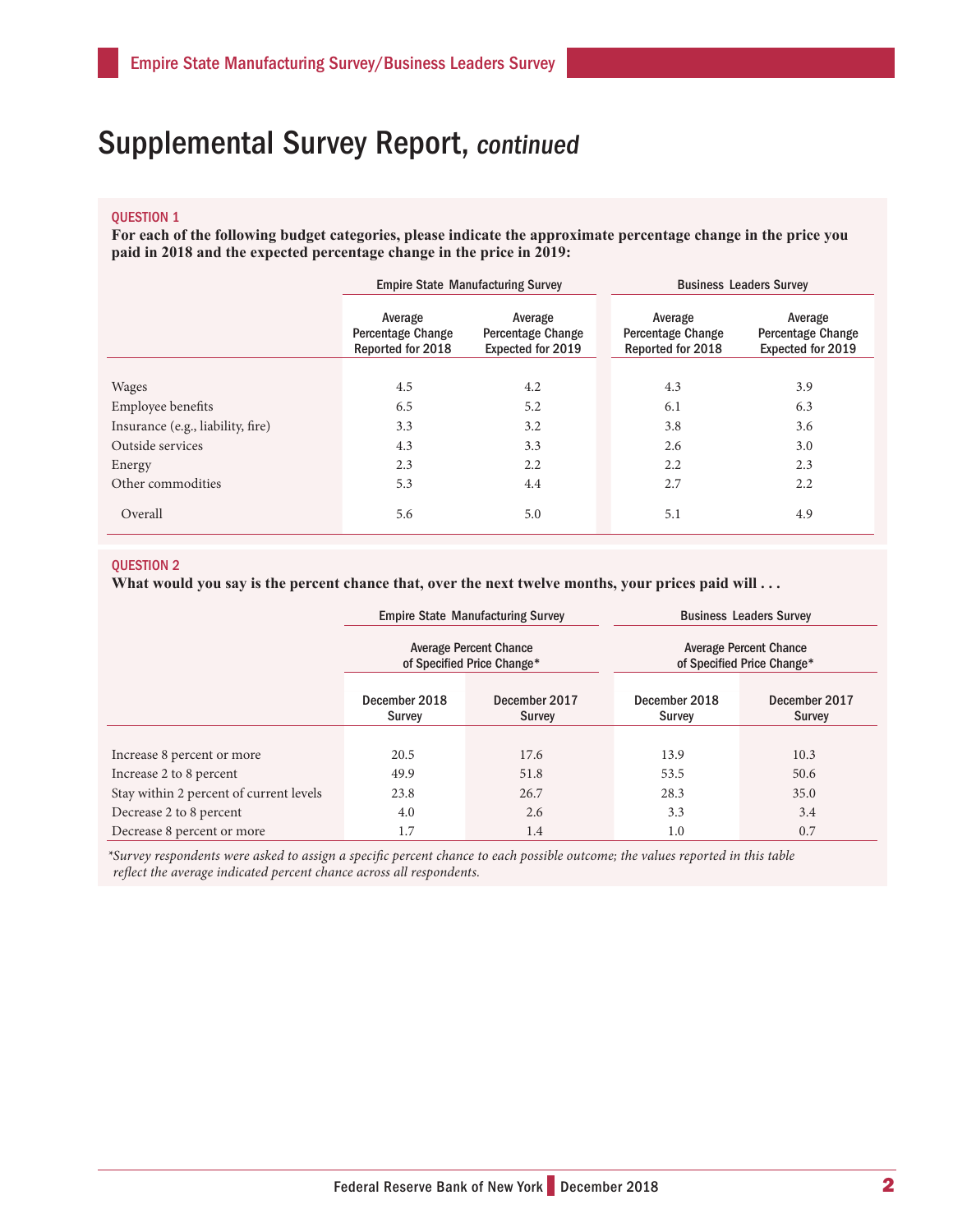## Supplemental Survey Report, continued

### HISTORICAL OVERVIEW FOR QUESTION 1

**For each of the following budget categories, please indicate the approximate percentage change in the price you paid in 2018 and the expected percentage change in the price in 2019:**